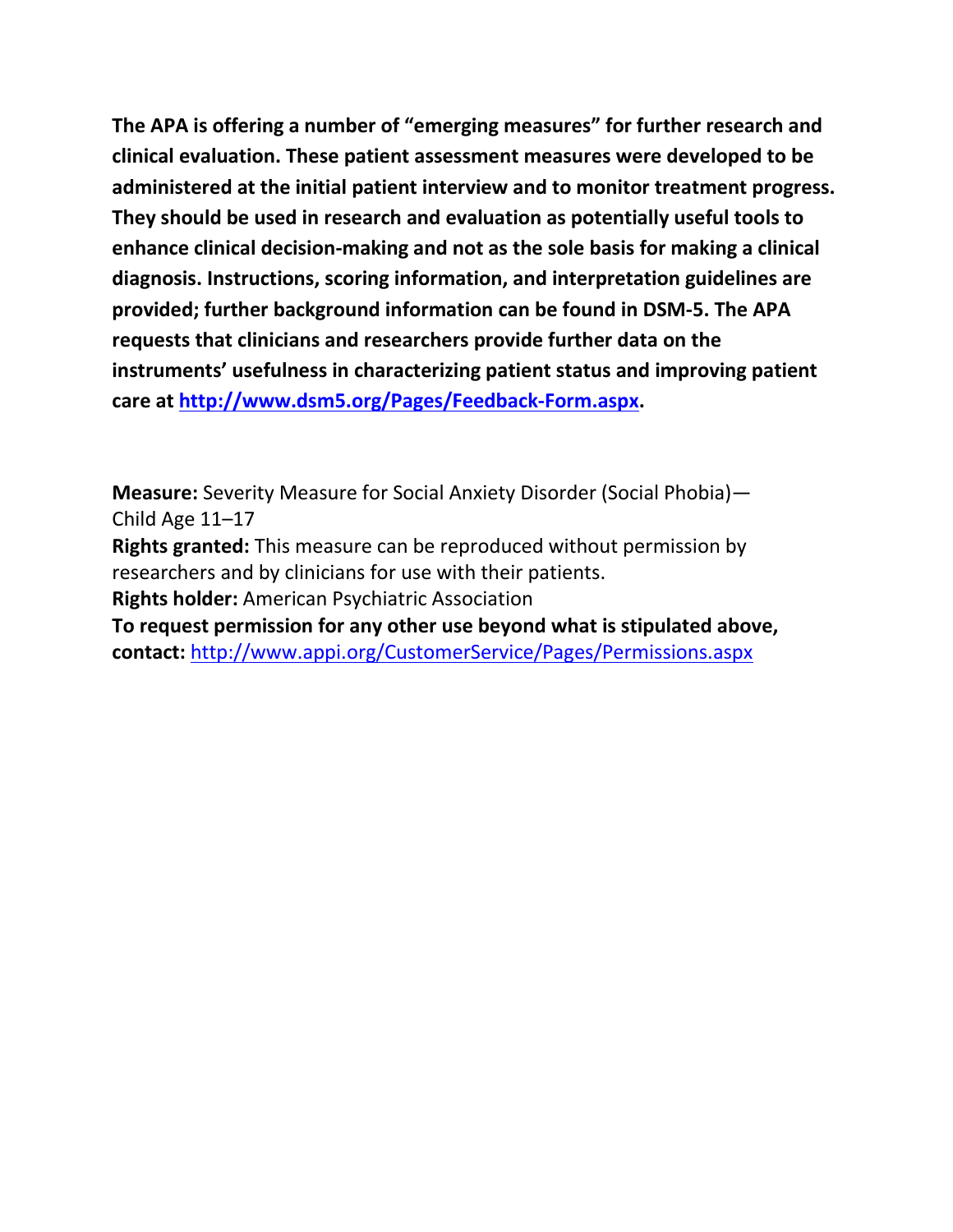## **Severity Measure for Social Anxiety Disorder (Social Phobia)—Child Age 11–17**

**Name:**\_\_\_\_\_\_\_\_\_\_\_\_\_\_\_\_\_\_\_\_\_\_\_\_\_\_\_\_\_\_\_\_\_\_\_\_ **Age:** \_\_\_\_\_\_ **Sex: Male Female Date:\_\_\_\_\_\_\_\_\_\_\_\_\_\_\_\_\_**

**Instructions:** The following questions ask about thoughts, feelings, and behaviors that you may have had about *social situations*. Usual social situations include: public speaking, speaking in meetings, attending social events or parties, introducing yourself to others, having conversations, giving and receiving compliments, making requests of others, and eating and writing in public. **Please respond to each item by marking ( or x) one box per row.** 

|                                                                                         |                                                                                                            |              |                     |                     |                     |                    | <b>Clinician</b><br><b>Use</b> |
|-----------------------------------------------------------------------------------------|------------------------------------------------------------------------------------------------------------|--------------|---------------------|---------------------|---------------------|--------------------|--------------------------------|
|                                                                                         | During the PAST 7 DAYS, I have                                                                             | <b>Never</b> | <b>Occasionally</b> | Half of<br>the time | Most of<br>the time | All of<br>the time | <b>Item</b><br>score           |
| 1.                                                                                      | felt moments of sudden terror, fear, or<br>fright in social situations                                     | $\Box$ 0     | $\Box$ 1            | $\Box$ 2            | $\Box$ 3            | $\Box$ 4           |                                |
| 2.                                                                                      | felt anxious, worried, or nervous about<br>social situations                                               | $\Box$ 0     | $\Box$ 1            | $\Box$ 2            | $\Box$ 3            | $\Box$ 4           |                                |
| 3.                                                                                      | have had thoughts of being rejected,<br>humiliated, embarrassed, ridiculed, or<br>offending others         | $\Box$ 0     | $\Box$ 1            | $\Box$ 2            | $\Box$ 3            | $\Box$ 4           |                                |
| 4.                                                                                      | felt a racing heart, sweaty, trouble<br>breathing, faint, or shaky in social<br>situations                 | $\Box$ 0     | $\Box$ 1            | $\Box$ 2            | $\Box$ 3            | $\Box$ 4           |                                |
| 5.                                                                                      | felt tense muscles, felt on edge or restless,<br>or had trouble relaxing in social situations              | $\Box$ 0     | $\Box$ 1            | $\Box$ 2            | $\Box$ 3            | $\Box$ 4           |                                |
| 6.                                                                                      | avoided, or did not approach or enter,<br>social situations                                                | $\Box$ 0     | $\Box$ 1            | $\Box$ 2            | $\Box$ 3            | $\Box$ 4           |                                |
| 7.                                                                                      | left social situations early or participated<br>only minimally (e.g., said little, avoided eye<br>contact) | $\Box$ 0     | $\Box$ 1            | $\Box$ 2            | $\Box$ 3            | $\Box$ 4           |                                |
| 8.                                                                                      | spent a lot of time preparing what to say or<br>how to act in social situations                            | $\Box$ 0     | $\Box$ 1            | $\Box$ 2            | $\Box$ 3            | $\Box$ 4           |                                |
| 9.                                                                                      | distracted myself to avoid thinking about<br>social situations                                             | $\Box$ 0     | $\Box$ 1            | $\Box$ 2            | $\Box$ 3            | $\Box$ 4           |                                |
| 10.                                                                                     | needed help to cope with social situations<br>(e.g., alcohol or medications, superstitious<br>objects)     | $\Box$ 0     | $\Box$ 1            | $\Box$ 2            | $\Box$ 3            | $\Box$ 4           |                                |
| <b>Total/Partial Raw Score:</b>                                                         |                                                                                                            |              |                     |                     |                     |                    |                                |
| Prorated Total Raw Score: (if 1-2 items left unanswered)<br><b>Average Total Score:</b> |                                                                                                            |              |                     |                     |                     |                    |                                |

Craske M, Wittchen U, Bogels S, Stein M, Andrews G, Lebeu R. Copyright © 2013 American Psychiatric Association. All rights reserved. This material can be reproduced without permission by researchers and by clinicians for use with their patients.

.